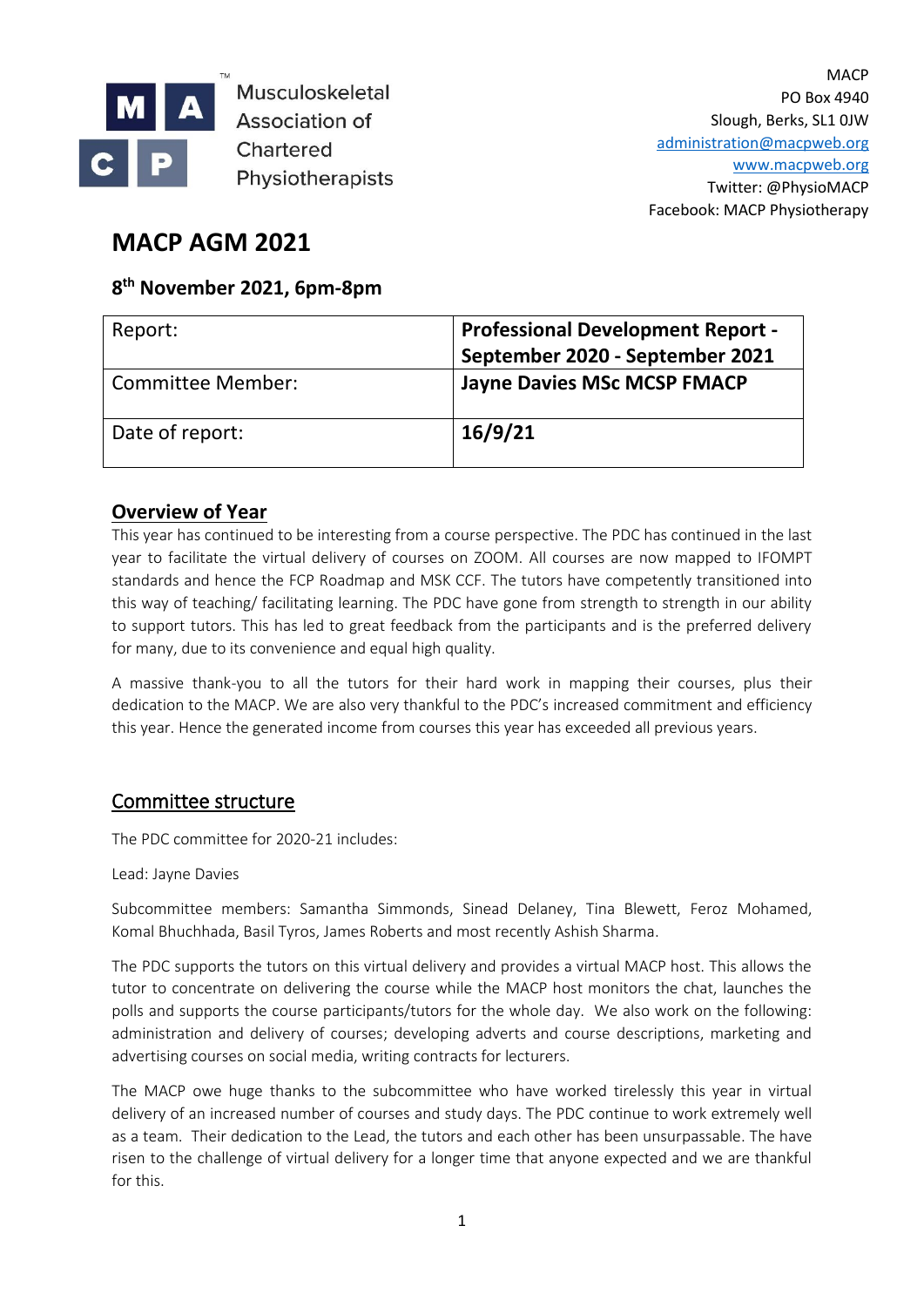# Existing MACP courses

The PDC have continued to market and advertise established MACP courses across the UK

- ❖ Spinal Masqueraders
- ❖ Spinal Masqueraders Expanded
- ❖ Integrating Imaging into Musculoskeletal practice (Lumbar / Shoulder / Knee)
- ❖ Motivational Interviewing
- ❖ Pain: Translating Neuroscience into Clinical Practice
- ❖ Pregnancy, post-natal & female pelvic health for the Musculoskeletal Physiotherapist
- ❖ Optimising The Function of the shoulder girdle- Making sense of the dysfunction
- ❖ Demystifying Blood Tests in MSK Health

### 2 New courses developed and soon to be available in 2022:

- Integrating Imaging into Musculoskeletal practice ( $\text{Hip}$ )
- $\leftarrow$  Prescribing in Pain

We continue to promote courses through the MACP social media sites including Twitter, Facebook and now Instagram. We also use Frontline, iCSP and Musculoskeletal Science and Practice Journal.

#### We have run many successful courses from Sept 2020 to Sept 2021 this year including;

- *Spinal M Expanded (Sept 2020)*
- *Pregnancy, post-natal & pelvic health (Sept 2020)*
- *Optimising Function of the shoulder girdle (Sept 2020)*
- *Integrated Imaging – Knee (Sept 2020)*
- *Integrated Imaging – Lumbar (Oct 2020)*
- *Integrated Imaging – Shoulder (Oct 2020)*
- *Bloods (Oct 2020)*
- *Spinal Masqueraders (Dec 2020)*
- *Bloods (Dec 2020)*
- *Integrated Imaging – Lumbar (Jan 2021)*
- *Bloods (Jan 2021)*
- *Spinal Masqueraders Expanded (Jan 2021)*
- *Integrated Imaging – Shoulder (Jan 2021)*
- *Spinal Masqueraders (Feb 2021)*
- *Bloods (Feb 2021)*
- *Integrated Imaging – Knee (Feb 2021)*
- *Bloods (Feb 2021)*
- *Spinal Masqueraders (March 2021)*
- *Spinal Masqueraders (March 2021)*
- *Bloods (March 2021)*
- *Bloods (March 2021)*
- *Pain (March 2021)*
- *Integrated Imaging – Lumbar (April 2021)*
- *Bloods (April 2021)*